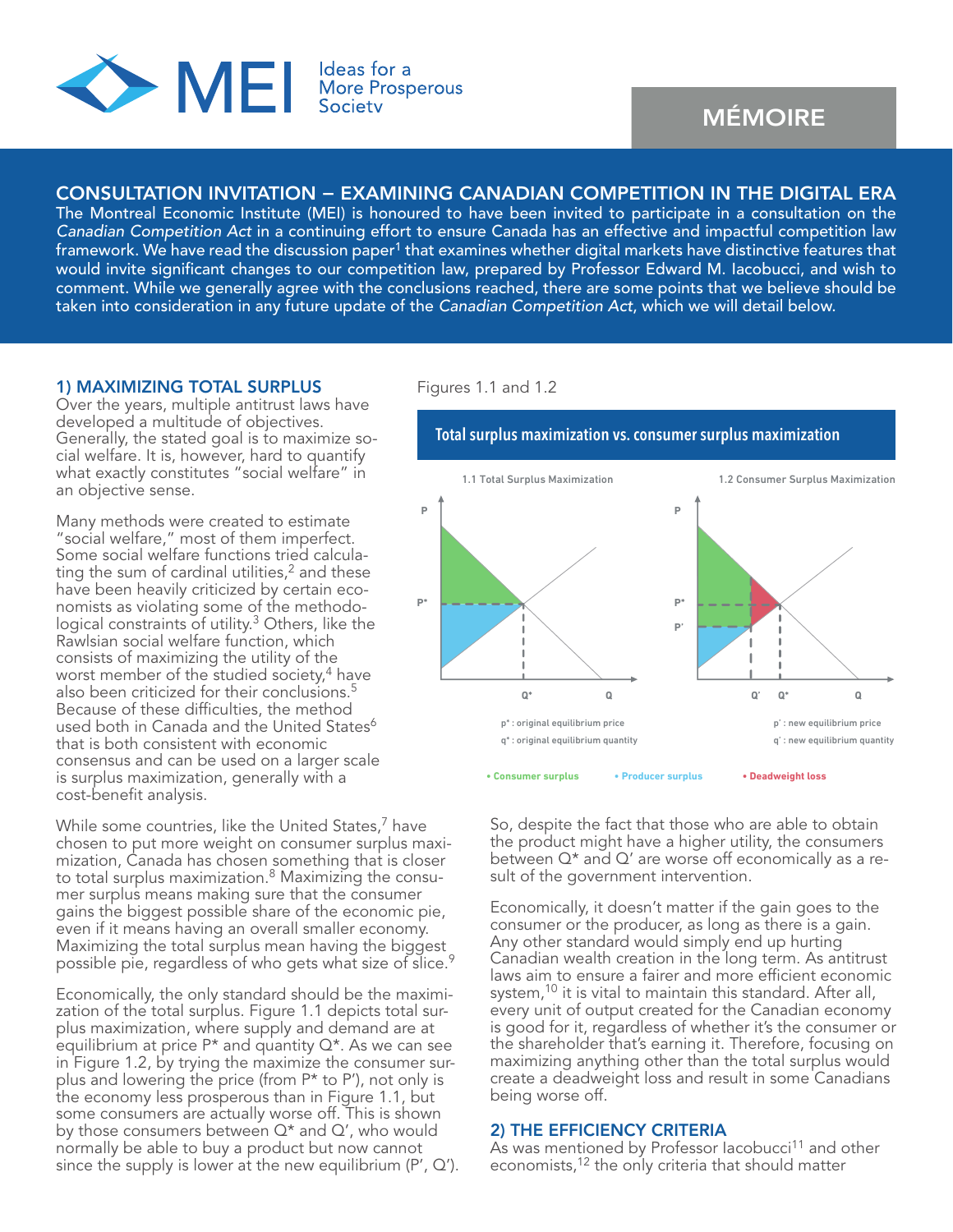economically is efficiency. As Canadian courts have also concluded, using efficiency has a criterion means that the goal of antitrust laws should be to minimize economic deadweight losses,<sup>13</sup> thus trying to maximize total surplus.<sup>14</sup> The inclusion of any other criteria creates confusion on the goals of antitrust laws, both for enforcement agencies and for companies themselves. Even worse, some of these additional criteria might actually contradict themselves. For example, in some cases, the pursuit of other objectives can hurt the efficiency of markets if the economies of scale outweigh the efficiency gain of competition.15

These analyses should also be made based on "dynamic efficiency," with a temporal outlook. As mentioned in the report, sometimes looking only at the present situation is misleading.<sup>16</sup> For example, a company that just innovated might seem to be in a monopoly situation because no new player has had the time to create a product that could compete with it. Using dynamic efficiency is a good way to consider a change in consumer preference that might happen after an innovative breakthrough.17 It is important to try to maximize longterm wealth creation and innovation, and using dynamic efficiency is seen as an important economic tool to obtain long-term growth by stimulating innovation.18

On the other hand, a company might be doing things that are not anticompetitive in isolation, but that might bring about anticompetitive results at a later date. For example, some companies might want to buy out innovative firms to prevent them from developing products that might threaten their revenue base.<sup>19'</sup> By ensuring that dynamic efficiency is enforced, actions that may stop the creative destruction of innovation might be corrected. By enshrining into law the dynamic efficiency criterion, the law would thus work to promote innovation and maximize total surplus.

The use of the dynamic efficiency criterion is thus the best way to maximize innovation and growth, while ensuring an efficient system. This doesn't mean that other criteria should not be used, but they should always come second to the maximization of efficiency. By making it clear that the primary goal is the maximization of the total surplus via a dynamic efficiency criterion, not only would the law be easier to enforce, but it would also help the Canadian economy grow in the mid- to long term, making Canadians more prosperous.

### 3) MULTI-SIDED FIRMS

Professor Iacobucci mentions that the *Competition Act* is currently flexible enough to deal with digital companies.20 We agree. However, one of the aspects that distinguishes many modern digital firms from most traditional ones is their multi-sided nature. Multi-sided firms are companies that have multiple distinct consumer bases, with at least one of them requiring the presence of another to derive utility from the product.<sup>21</sup>

Companies like Facebook/Meta or Google/Alphabet have multiple complementary consumer bases. The "advertiser" user requires a large "consumer" user base for them to obtain a gain in using these platforms, and without the "advertiser," the platform cannot be

free for the "consumer." Every type of user should be considered when analyzing the efficiency criteria, since a measure that may seem to benefit one user base might have unintended negative consequences on another, or even on the same user base that initially benefited, and end up hurting it in the long term.

It is therefore important for the law and regulations to take all types of consumers into consideration when trying to maximize total surplus. Many types of twosided platforms charge one type of consumer, while giving the other type of consumer access to the service for a lesser price, or even free.<sup>22</sup> In these situations, a potential merger could hurt the welfare of one group of consumers whilst increasing the welfare of the other group. Therefore, without considering all of these aspects and impacts, total surplus could be significantly diminished, even though the surplus for one type of consumer might be higher. This could also end up impacting other markets, since some of the consumers for multi-sided platforms are also producers in other markets. Therefore, many different markets could suffer at the same time.

Another aspect of these platforms is the high interconnectivity between the different consumer types, which has the potential to create negative feedback loops. For example, if the readership of a newspaper diminishes, advertisers will be less inclined to pay for advertising in this space, which could result in further reductions in readership. Or, if a merchant stops accepting a certain type of credit card, the consumer may change their shopping habits, which could lower the profitability of the merchant and further lower the probability of a merchant accepting the card in the future.

These platforms are at risk of being rapidly replaced if, for some reason, one (or both) consumer types desert them. This high volatility creates a market that is highly vulnerable to creative destruction. Implementing the dynamic efficiency criterion suggested above would alleviate concern over the size of these companies.

Enforcement should thus take into consideration the multi-sided nature of these platforms. Going down the most obvious path and acting as if they were normal platforms would actually hurt many Canadian consumers and businesses. By including consideration for these platforms, Canadian antitrust laws would work for the benefit of all Canadians.

#### 4) TAKING OTHER FACTORS INTO ACCOUNT

In Canada, some sectors are heavily regulated, such as the airline industry. It has been estimated that between 22% and 35% of the Canadian economy is constrained by some kind of state-imposed barriers to entry.<sup>23</sup> One of the consequences of such regulation is to make it harder for new companies to enter a market, and therefore to give greater market power to firms already in place.

If a firm's market power is due to previously existing regulations, the court should be able to strike down such government regulations without using antitrust laws, especially since the economic consensus is clear: many